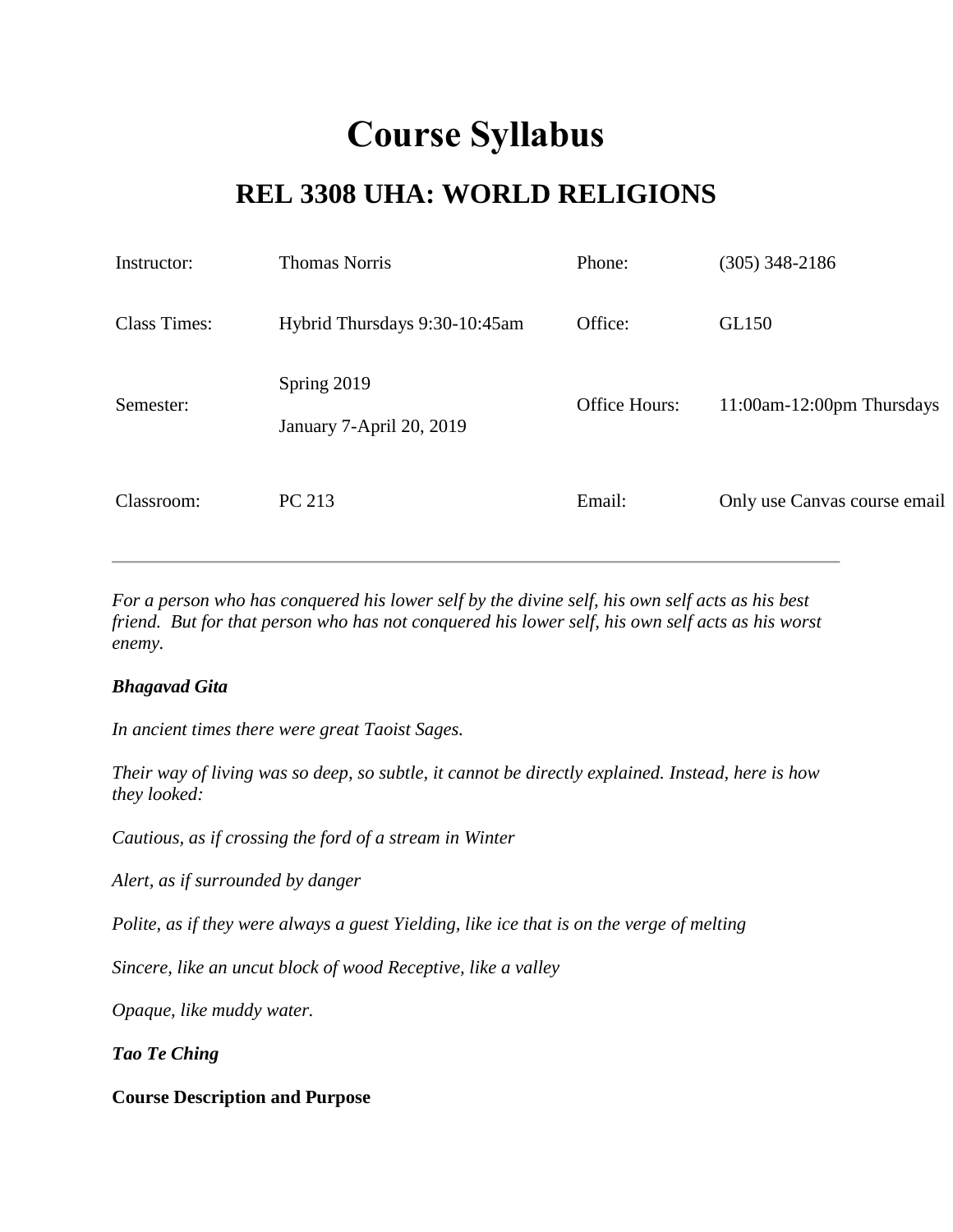This Hybrid Gordon Rule comparative religion course examines the world's major eastern and western religions, both ancient and contemporary. From historical, psychological, sociological, anthropological, and archeological perspectives they reveal their mysteries. The religious beliefs, rituals, practices, creation stories, scriptures, myths and spiritual leaders of indigenous peoples, Hinduism, Buddhism, Judaism, Christianity, Islam, and the New Age are studied with an eye toward understanding the similarities and differences between them.

# **Course Objectives**

# **Upon successful completion of the course, students will be able to:**

- 1. Recognize the key underlying beliefs and principles of the major Eastern and Western religions.
- 2. Compare and contrast the major similarities and differences between Eastern and Western religions, including cultural and historical contexts, as well as local, national, and/or international contexts (Global Perspective).
- 3. Analyze the evolution and movement of religious beliefs from ancient to contemporary times.
- 4. Explore the early bases and origins of religion among Indigenous Peoples and Shamanic cultures.
- 5. Respond sensitively to the issue of religious diversity in national and international context (Global Engagement).
- 6. Examine issues in the field of religious studies from multiple approaches.
- 7. Correlate economic, sociological, anthropological, archeological, psychological, scientific, historical and theological principles in studying religions.
- 8. Evaluate the interrelationship between his/her own and others' religious views as they relate to understanding other cultures and solving common problems (Global Awareness).
- 9. Analyze religious scriptures and writings from different religions and cultures.
- 10. Develop a personal learning process and plan required for his/her success in this religious studies course.

# **Important Information**

Before starting this course, please review the following pages:

- [Policies](https://fiu.instructure.com/courses/32772/pages/policies)
- [Technical Requirements and Skills](https://fiu.instructure.com/courses/32772/pages/technical-requirements-and-skills)
- [Accessibility and Accommodation](https://fiu.instructure.com/courses/32772/pages/accessibility-and-accommodation)
- [Academic Misconduct Statement](https://fiu.instructure.com/courses/32772/pages/academic-misconduct-statement)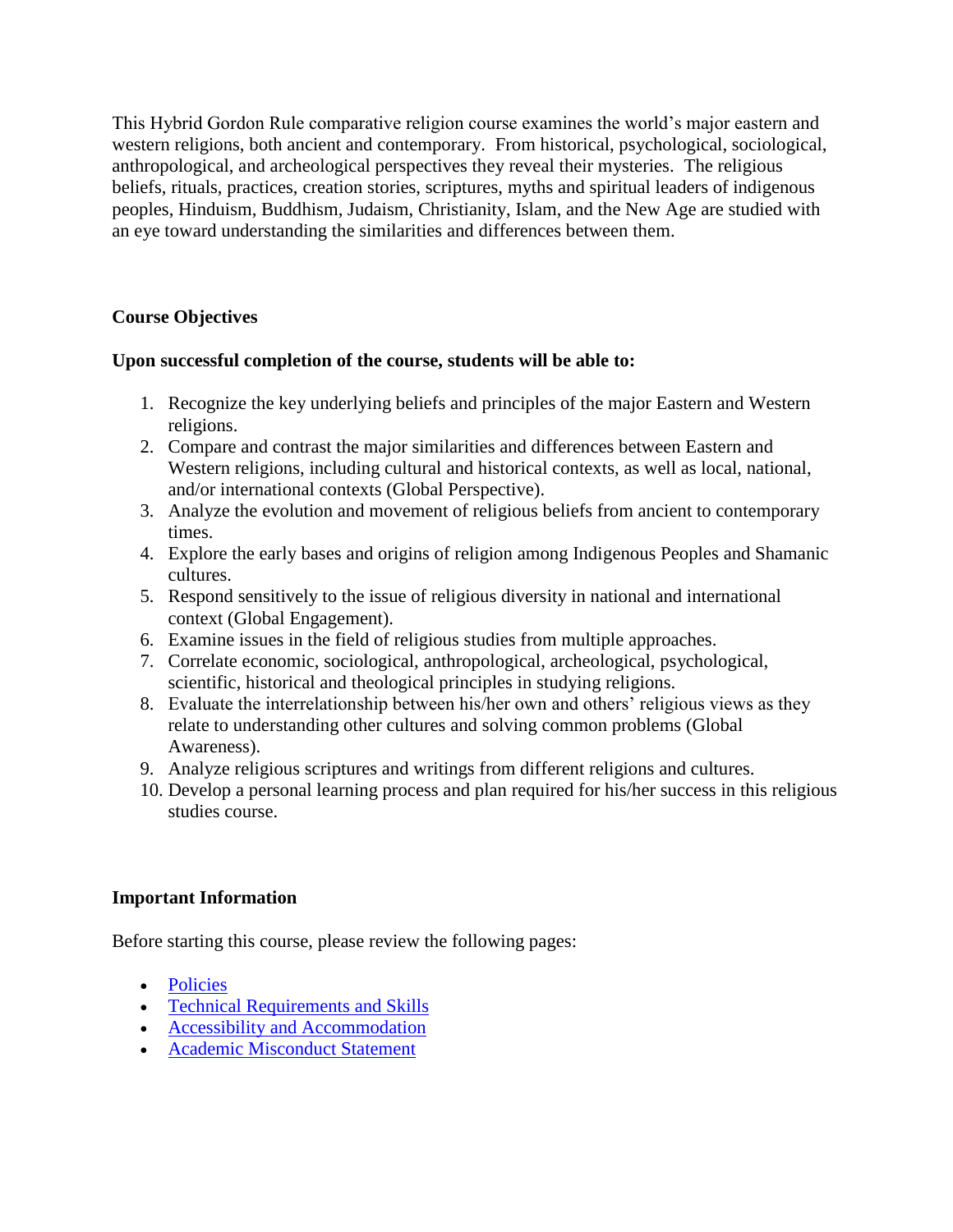#### **Course Prerequisites**

There are no prerequisites for this course.

#### **Proctored Exam Policy**

All quizzes and exams are online. There are no proctored exams or quizzes.

# **Textbook and Course Materials**



*Anthology of World Religions* **by Lewis Vaughn, 1st Edition ISBN-13:** 978-0195332360

You may purchase your textbook online at the **FIU** Bookstore [\(Links to an external site.\)Links to an external site..](http://fiu.bncollege.com/webapp/wcs/stores/servlet/BNCBHomePage?storeId=21551&catalogId=10001)

*The Wind is My Mother* **by Bear Heart ISBN-13:** 978-0425161609

You may purchase your textbook online at the [FIU](http://fiu.bncollege.com/webapp/wcs/stores/servlet/BNCBHomePage?storeId=21551&catalogId=10001)  Bookstore [\(Links to an external site.\)Links to an external site..](http://fiu.bncollege.com/webapp/wcs/stores/servlet/BNCBHomePage?storeId=21551&catalogId=10001)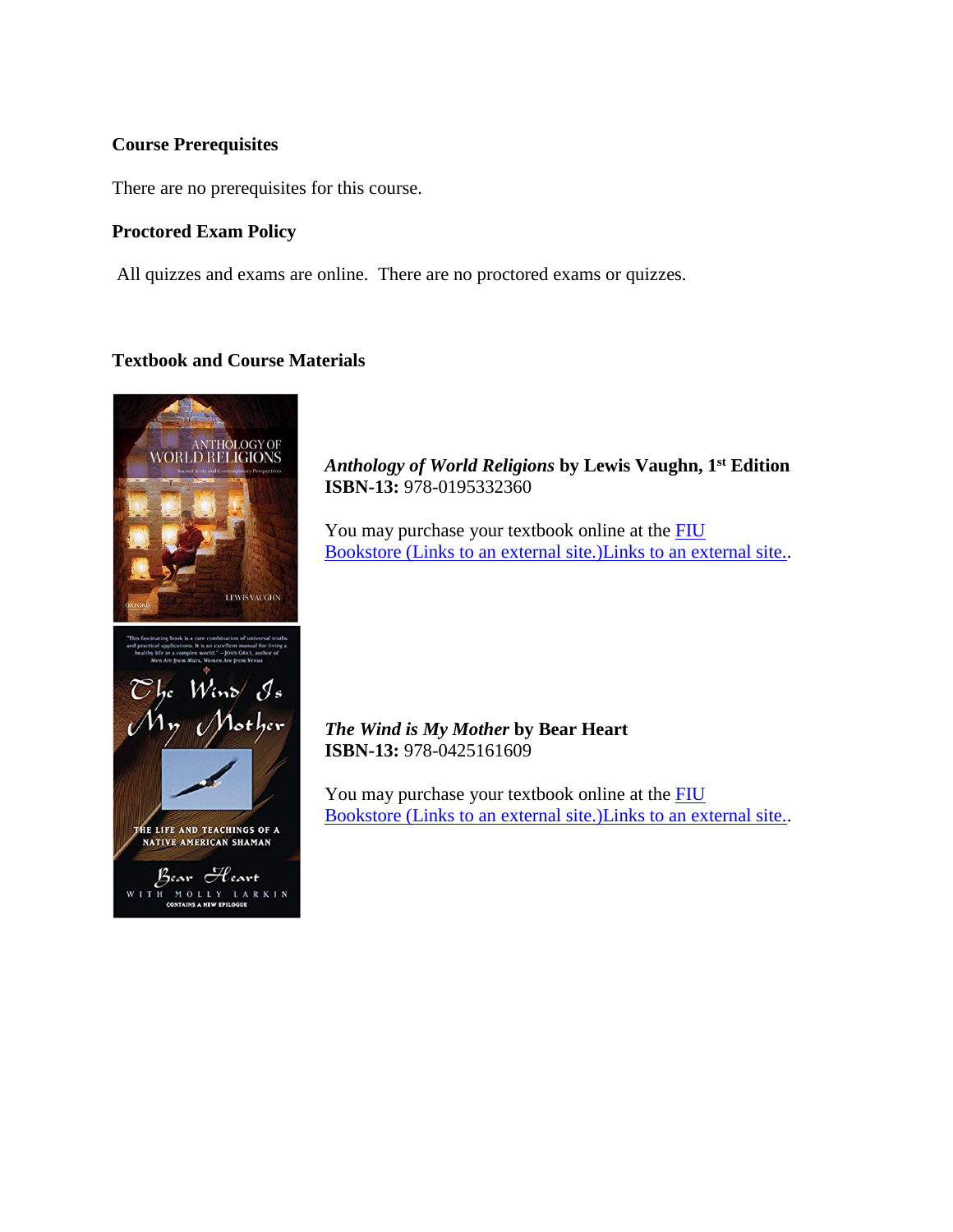

*Recommended Book: MLA (Modern Language Association) Handbook, Modern Language Association* 

# **Expectations of this Course**

This is a hybrid online course, which means part of the course work will be conducted online and part in class. Expectations for performance in a hybrid online course are the same for a traditional course. In fact, hybrid online courses require a degree of self-motivation, selfdiscipline, and technology skills which can make these courses more demanding for some students. If you find that you are having difficulty keeping up with the out-of-class work, please make an appointment with or email me.

You are responsible for carefully reading the syllabus and weekly calendar, meeting deadlines as posted, and submitting mature, thoughtful work. Some of this material may be new, personal, or controversial, so please maintain an open-minded and considerate attitude, allowing others time to reflect and communicate. The online portion of the class is required and constitutes the online attendance. Please review additional expectations below.

#### **As a student in this course, you are expected to:**

- Review the how to get started information located in the course content.
- Introduce yourself to the class during the first week in the appropriate discussion forum.
- Take the practice quiz to ensure that your computer is compatible with Canvas.
- Interact online with instructor/s and peers.
- Log in to the course 3-4 times per week.
- Respond to Canvas Messages within 1 day.

#### **As the instructor, I will:**

- Log in to the course at least 6 days per week
- Respond to Canvas Messages within 1 day
- Grade assignments within 14 days of the assignment deadline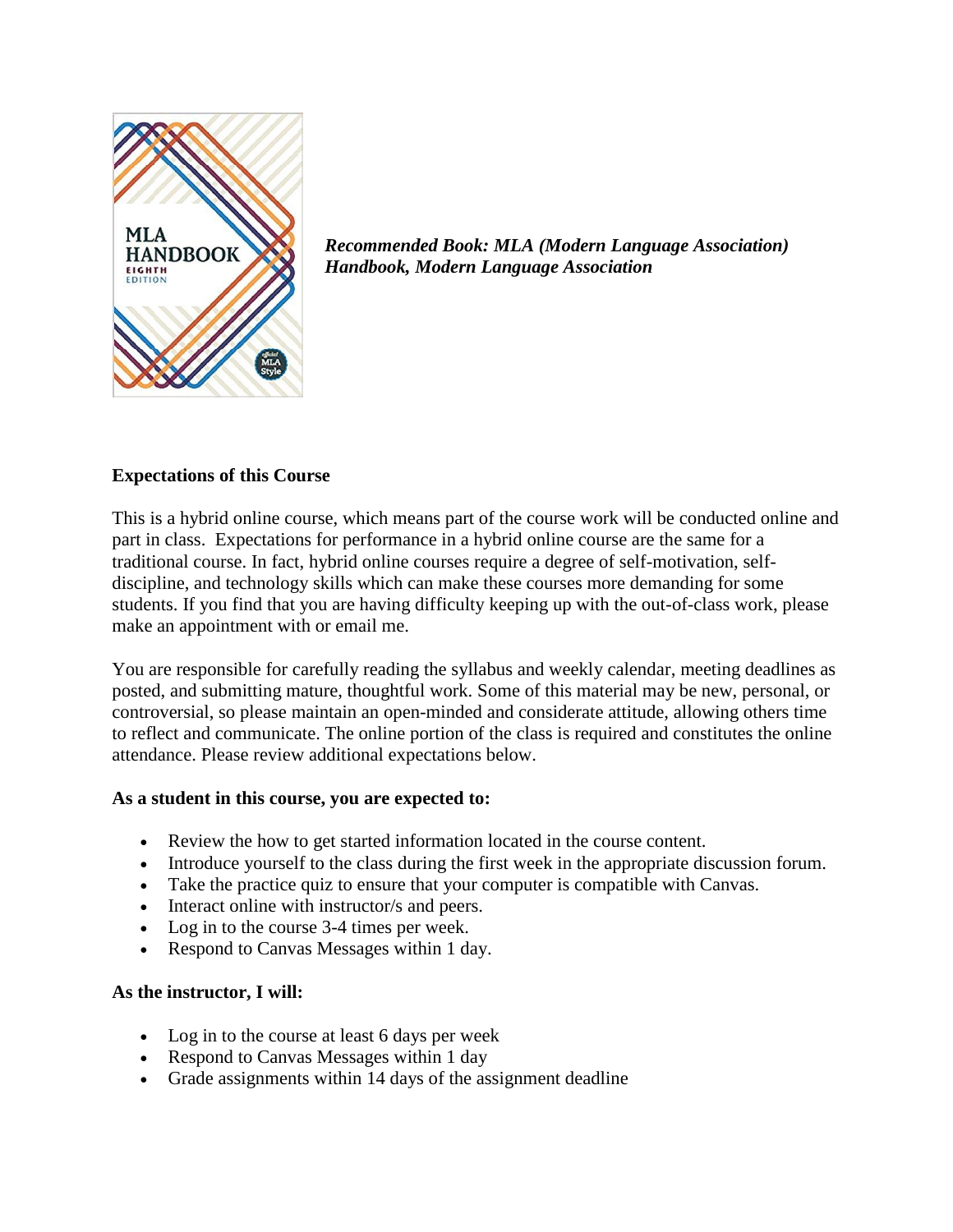# **Textbook and Readings**

Students are expected to keep up with coursework and be prepared for each class by making sure they have read all the materials for that class and turned in any assignments on time.

# **Attendance**

Regular attendance is required to pass this course on in-class days. Students are to arrive on time and stay until the class period is over. If you need to leave early, discuss with me before class. Repeated tardiness is counted as an absence for that day. This is 5% of your grade and is calculated by the percentage of times present and absent. However, if you miss more than three classes, a greater percentage is deducted. The 5% Attendance grade is for regular attendance but missing too many of the classes in the course is not acceptable and leads to failure. Much of the in-class portion of the course is based on lecture, discussion, and participation, and not just taking quizzes or turning in papers.

# **Respect, Courtesy, and Communication**

- It is the student's responsibility to be attentive, respectful, keep up with the work, and hand in assignments on time.
- Cell phones must be turned off during class. There will be no texting or leaving class to take a telephone call.
- There is no surfing or social media on computers in class! Computers are only used for taking notes!
- If a student is having any difficulties with the assignments, readings, papers, tests, punctuality, attendance, or medical issues, they should speak to the professor before it becomes a problem. Good communication will always lead to a successful resolution of the issue.

#### **Religious Holidays**

By university policy, students must notify the instructor at least two weeks in advance that he/she wishes to observe a religious holy day. The student will be excused from class without penalty. The student is still responsible for the material and will be given a reasonable amount of time to make up any work missed after discussion with the instructor.

#### **Behavioral Misconduct**

Any student who is subject to sexual harassment, stalking, physical or verbal abuse should immediately speak to the instructor. The university has policies to protect students in these instances and the instructor will immediately refer the student to the appropriate program or resource.

#### **Course Communication**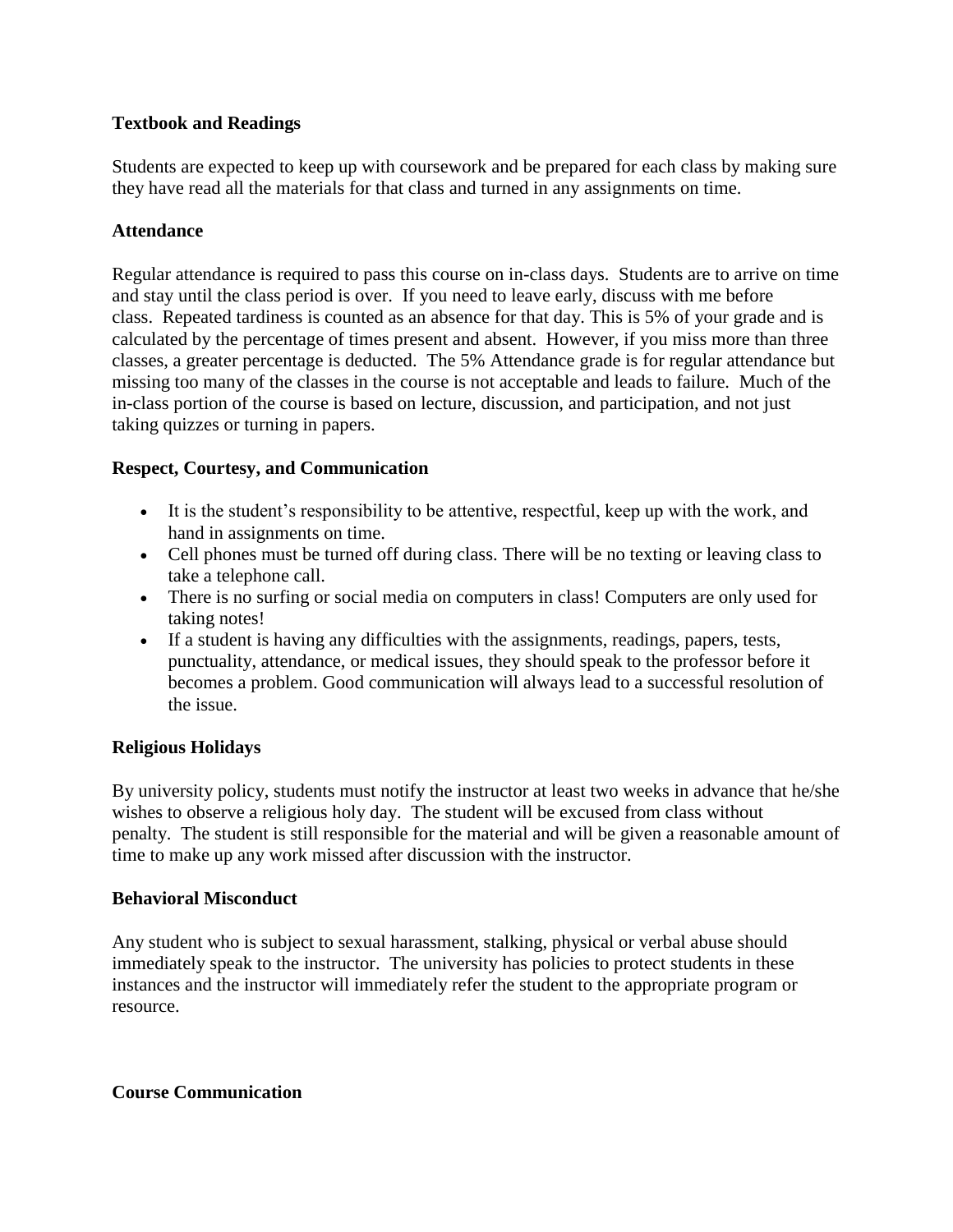All Email and messaging contact with the professor should be through Canvas email.

#### **Discussion Forums**

Keep in mind that your discussion forum postings will likely be seen by other members of the course. Care should be taken when determining what to post.

#### **Assessments**

In order to mitigate any issues with your computer and online assessments, it is very important that you take the "Practice Quiz" from each computer you will be using to take your graded quizzes and exams. It is your responsibility to make sure your computer meets the minimum hardware requirements.

Assessments in this course are not compatible with mobile devices and should not be taken through a mobile phone or a tablet. If you need further assistance, please contact FIU Online Support Services.

#### **Assignments**

Weekly Research or Opinion Questions

You will be presented with a weekly question or topic to research out of class. Turn in your answer before the next class meeting.

#### **Quizzes**

Students will take fifteen online chapter quizzes, one Writing Rules Quiz: Multiple Choice, Matching, Fill-in-the-blank and True/False. Exams will be based upon both lecture and textbook material (about a 50-50 ratio), so passing will require regular attendance, taking good notes, and reading the textbook. It is not recommended that you take the quizzes as an open book test as they are time limited and you will not have time to look up material and answer all the questions.

#### **Team Discussion/Participation**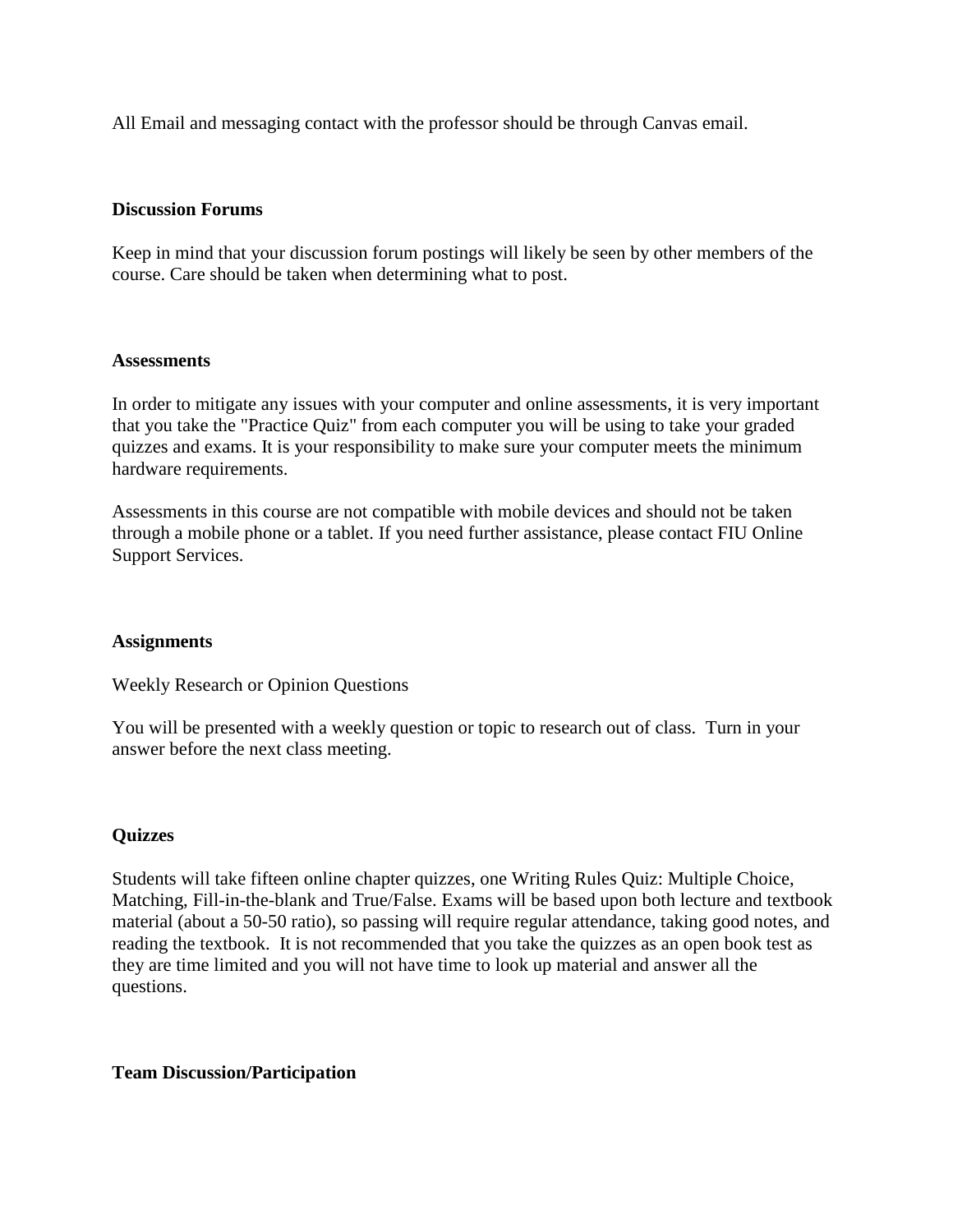This is 10% of your grade. Students are expected to actively participate in class by making relevant comments and asking and answering questions. It is mandatory that students participate in the three Team Discussion Forums: the Movie, the Bear Heart Book, and the Jerusalem Case Study. A minimum of three substantive, thoughtful comments (at least 50 words/5 lines each) is required for each assignment. Doing the minimum earns you a C (75%); anything more brings a higher grade, as long as the comments are substantive and thoughtful.

Keep in mind that forum discussions are public, and care should be taken when determining what to post. If you need to send a private message to an instructor or student, please use Canvas email. Your Participation Grade is determined primarily by your participation in the three Team Discussion Forums.

# **Movie Essay**

Think, Pair, Share and One 750 Word Opinion Essay: Each Team will watch one of these movies, as assigned below, participate in a group discussion on the movie, and write an essay. Follow these instructions: Explain, discuss, and analyze the themes of the movie, the spiritual and religious traditions, and how the story affected you. **Do not retell the whole story for me, although you will need to refer to plot, storyline and characters from time to time. Analyze!** Compare what you have learned about other religions and religious practices to discuss common themes and similarities or significant differences.

- 1. *Dances with Wolves* (Kevin Costner, Graham Greene)
- 2. *The Last of His Tribe* (Jon Voight, Graham Greene
- 3. *The Mission* (Robert DeNiro, Jeremy Irons)
- 4. *Thunderheart* (Val Kilmer, Graham Greene)
- 5. *Gandhi* (Ben Kingsley)
- 6. *Kundun* (Martin Scorsese)
- 7. *Schindler's List* (Liam Neeson)
- 8. *The Education of Little Tree* (Graham Greene, James Cromwell)
- 9. *Whale Rider* ( [\(Links to an external site.\)Links to an external site.Keisha Castle](http://www.amazon.com/gp/imdb/actor/nm1095720/ref=imdbfl_a_0/102-3384692-7678515) (Links to [an external site.\)Links to an external site.-](http://www.amazon.com/gp/imdb/actor/nm1095720/ref=imdbfl_a_0/102-3384692-7678515) [\(Links to an external site.\)Links to an external](http://www.amazon.com/gp/imdb/actor/nm1095720/ref=imdbfl_a_0/102-3384692-7678515)  [site.H](http://www.amazon.com/gp/imdb/actor/nm1095720/ref=imdbfl_a_0/102-3384692-7678515)ughes [\(Links to an external site.\)Links to an external site.\)](http://www.amazon.com/gp/imdb/actor/nm1095720/ref=imdbfl_a_0/102-3384692-7678515) (Links to an external [site.\)Links to an external site.](http://www.amazon.com/gp/imdb/actor/nm1095720/ref=imdbfl_a_0/102-3384692-7678515)
- 10. *The Passion of Christ* (Jim Caviezel)
- 11. *Monsoon Wedding* (Naseeruddin Shah [\(Links to an external site.\)Links to an external](http://www.imdb.com/name/nm0787462/)  [site.\)](http://www.imdb.com/name/nm0787462/) [\(Links to an external site.\)Links to an external site.](http://www.imdb.com/name/nm0787462/)
- 12. *Five People You Meet in Heaven* (Jon Voight)
- 13. Team 13: The Gods Must Be Crazy (N!xau)

Your paper will not be accepted if you do not participate in the Team Discussion Forum. The paper should reflect some of your discussion points. If you use outside sources, you must cite according to MLA format and add a Works Cited page.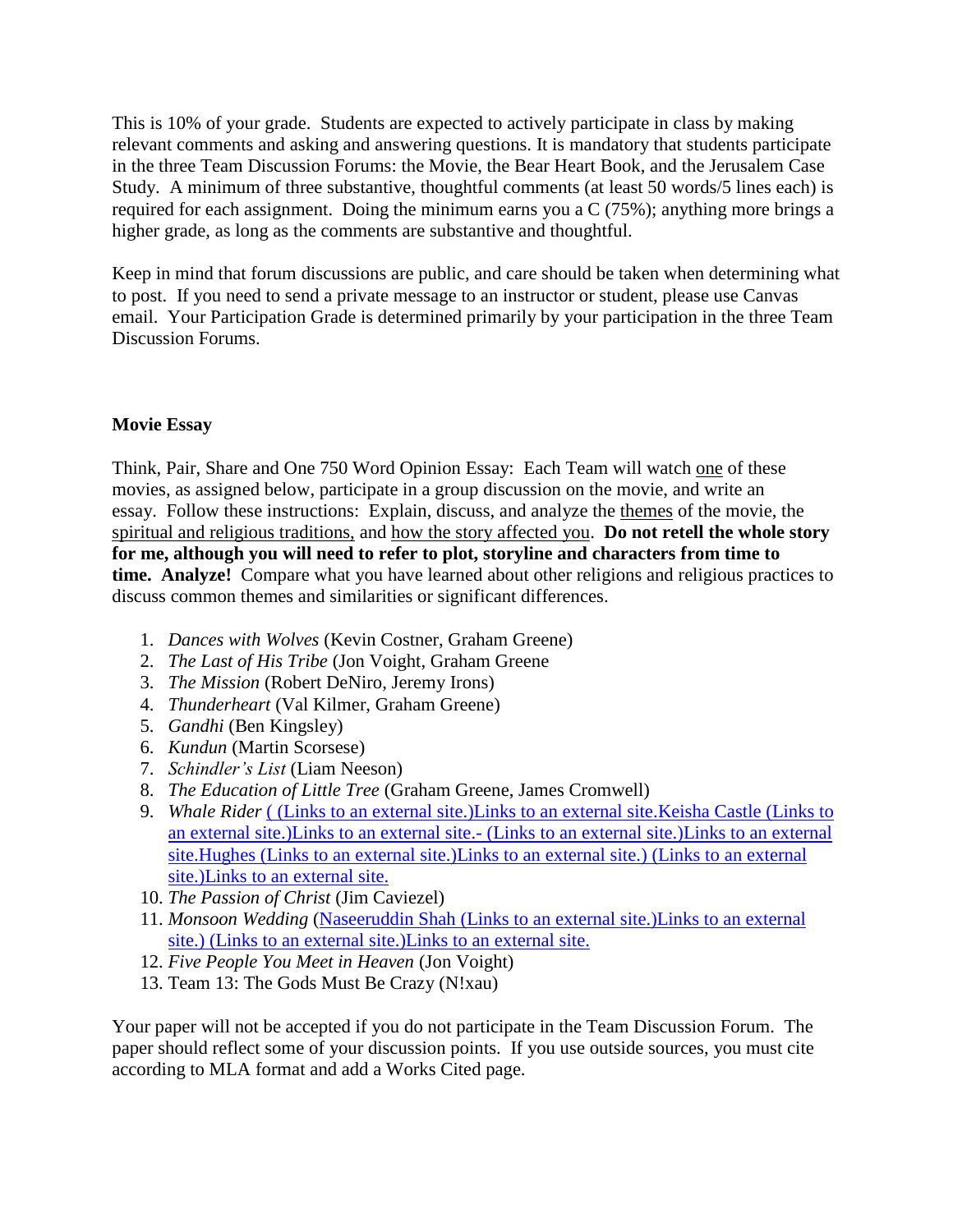# **Case Study**

**Jerusalem—Sacred City or City of War?** This is a two-essay process. Each essay is a minimum of 1000 words.

- 1. **Essay 1 Research Paper covers Part I:** This paper discusses the ancient and current history of the conflict. It goes into detail about the ancient history, then the situation beginning in the 19<sup>th</sup> Century, and finally since WWII. Discuss the socio-political situation as it currently stands, as well as the politics and background of the negotiating position of your Subteam. Include some of the key points of your Subteam's negotiating position. Why and how did you get there?
- 2. **Essay 2 Peace Treaty Paper covers Parts II and III**:
	- 1. In **Part II** describe in detail your Subteam's negotiating position, including key negotiating points, problems in the negotiations, how they were resolved, and what compromises you were willing to make.
	- 2. In **Part III** describe in detail the Peace Treaty Plan you and the Team developed as a resolution: boundaries, governance of Jerusalem, realistic implementation strategies. Include maps for clarity. Break down not only what the plan entails, but how will it be implemented. How realistic is it?

You must demonstrate significant participation in the discussion (three or more substantive comments/opinions) for your papers to be accepted. You must provide proof of your research with citations in the body of the text and a separate Works Cited page per MLA guidelines.

# **Extra Credit**

The student may write one Extra Credit Essay (2%) from the following movie choices.

- 1. 500 Word Movie Review Essay on *The Peaceful Warrior* with Nick Nolte, or *The Da Vinci Code* with Tom Hanks, or *Joshua* with F. Murray Abraham and Tony Goldwyn. Explain and discuss the religious themes of the movie, the spiritual and religious traditions, how the story affected you, and what it means today.
- 2. 500 Word Movie Review Essay on *Jesus Camp*. Analyze the movie, especially what you liked/disliked about the religious training depicted and the larger issue of the separation of religion and state.
- 3. 500 Word Movie Review on *Judgment at Nuremburg* with Spencer Tracy, Marlene Dietrich. Explain and discuss the religious themes of the movie, the spiritual and religious traditions, how the story affected you, and what it means today.

# **Grading**

# **Who Receives an A Grade?**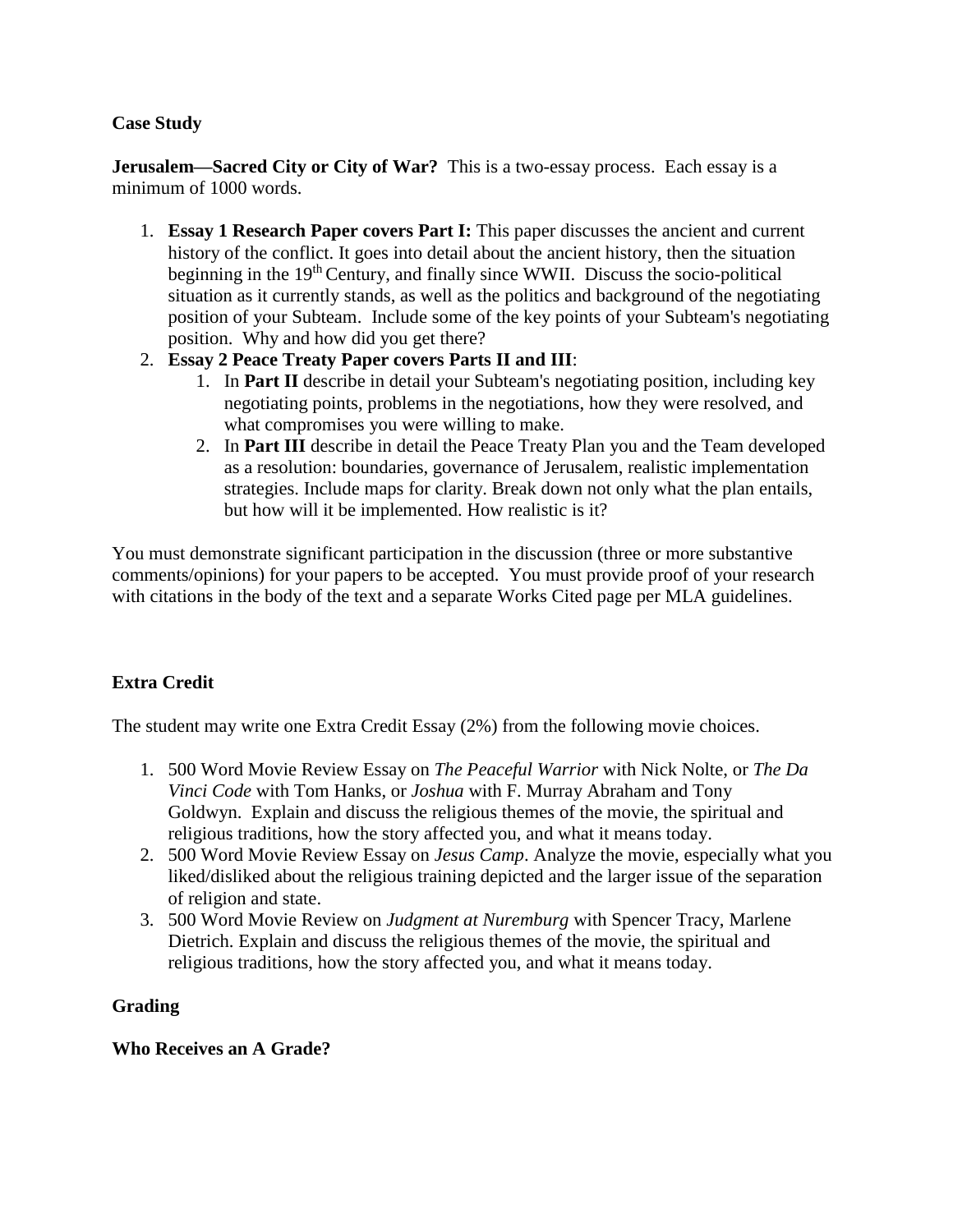- This student provides consistent, excellent, high quality work on all assignments and exams.
- This student actively participates in class and Discussion Boards on a regular basis with knowledgeable, insightful, and relevant comments and answers to questions.
- This student exhibits superior college level writing skills and has mastered the elements of an opinion essay and a research essay.
- This student knows how to conduct and demonstrate solid research to support their paper's arguments.
- This student demonstrates superior observational skills and reporting during the Site Visit.
- This student turns in all assignments on time.
- This student demonstrates near perfect attendance and punctuality.
- This student is highly motivated to learn and improve academic skills.

# **Who Receives a C Grade?**

- This student provides consistent, average quality work on all assignments.
- This student participates in class and Discussion Boards on a regular basis with relevant comments and answers to questions.
- This student exhibits average college level writing skills and has mastered the elements of an opinion essay and a research essay.
- This student knows how to conduct and demonstrate basic research to support their paper's arguments.
- This student demonstrates adequate, average observational skills and reporting during the Site Visit. • This student turns in all or most assignments on time.
- This student demonstrates good attendance and punctuality.
- This student shows average motivation to learn and improve academic skills.

# **Who Receives an F Grade?**

- This student provides extremely poor-quality work on most or all assignments that does not meet even minimal academic standards.
- This student does not participate in class and Discussion Boards at even a minimal level and is unable to provide knowledgeable, insightful, and relevant comments and answers to questions.
- This student does not exhibit college level writing skills and has not mastered the elements of an opinion essay and a research essay.
- This student does not demonstrate college level observational skills and reporting during the Site Visit. • This student does not know how to or fails to conduct and demonstrate research skills to support their paper's arguments.
- This student does not turn in assignments on time or fails to turn in assignments.
- This student may demonstrate extremely poor attendance and punctuality.
- This student has not shown the motivation to learn and improve their academic skills.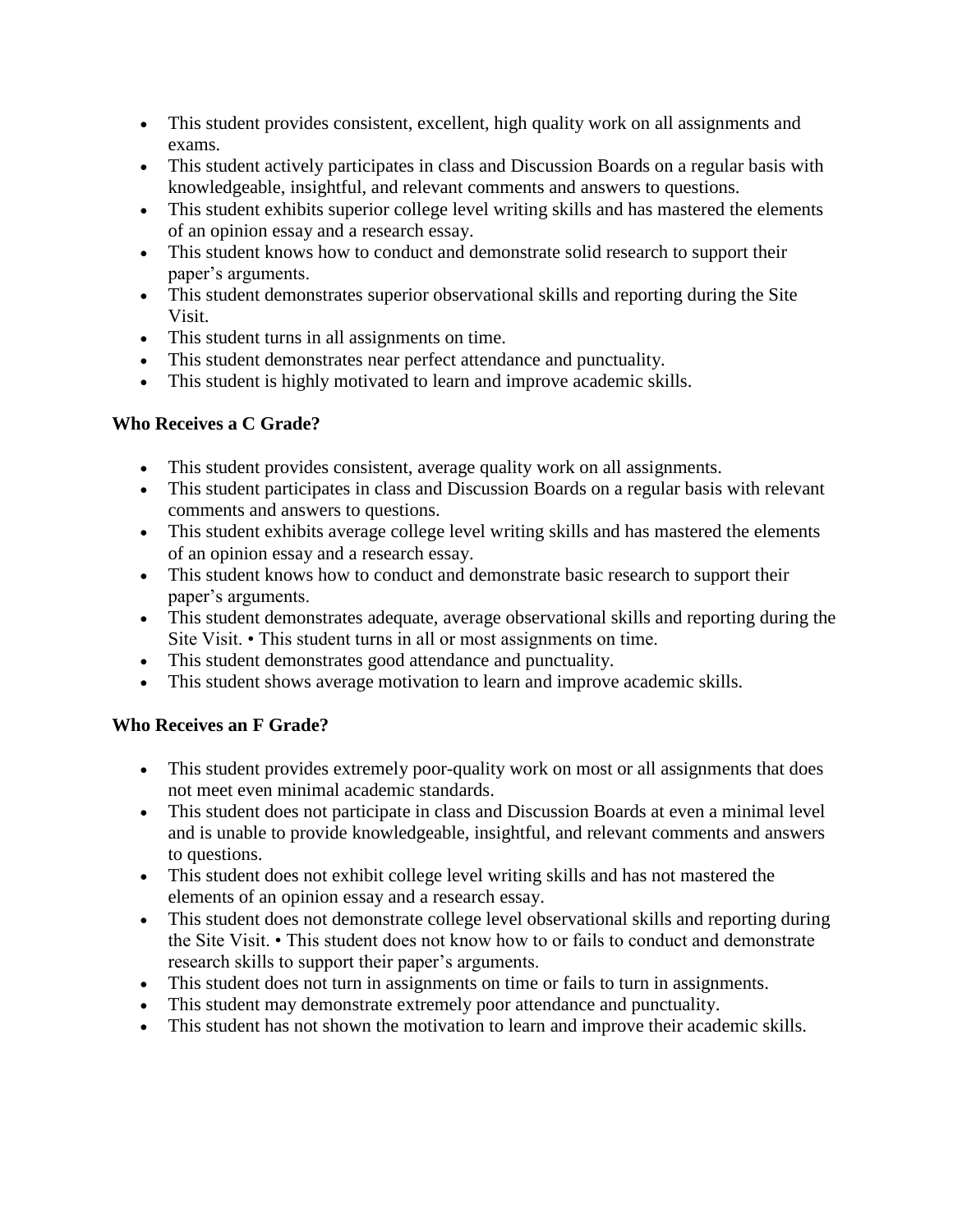# **COURSE GRADING RUBRICS**

This is a Gordon Rule course with a three-paper written word requirement and you must attain at least a C to pass a Gordon Rule course. Under the Gordon Rule, FIU requires that student papers:

- 1. Have a clear thesis or controlling idea;
- 2. Have a thesis supported with adequate reasons and evidence
- 3. Be organized clearly and logically;
- 4. Show sustained analysis and critical thought;
- 5. Show knowledge of conventions of standard written English; and
- 6. Show awareness of disciplinary conventions in regard to content, style, form, and delivery method.

Each type of paper (opinion, research, and site visit) will be graded according to the following criteria.

# **OPINION ESSAY**

- Knowledge of Subject Matter (25%)
	- o Understanding: How well do understand the subject?
	- $\circ$  Clarity: How well did you explain, present, and discuss the topic? Will the reader understand what you are talking about?
	- o Accuracy: How accurate are you with the facts and issues?
- Strength of Argument (30%)
	- o Strong Thesis Statement: Is your Thesis Statement clear and to-the-point, and does it tell your audience exactly what the paper is about?
	- o Rationale: Did you build your case logically and step-by-step?
	- o Details/Examples: Did you give adequate details and provide useful examples to make and fill out your points?
	- o Coverage: Did you cover the topic adequately enough to make the essential points?
	- o Connections and Transitions: Did you provide good transitions from topic to topic and paragraph to paragraph.
- Strength of Organization and Structure (25%)
	- o Outline: Did you outline the paper so it is organized and logical in its presentation?
	- o Title: Did you provide a clear and interesting title?
	- o Introduction: Did you provide a clear and interesting introductory paragraph that adequately introduces the essay? Is your Thesis Statement in the introduction?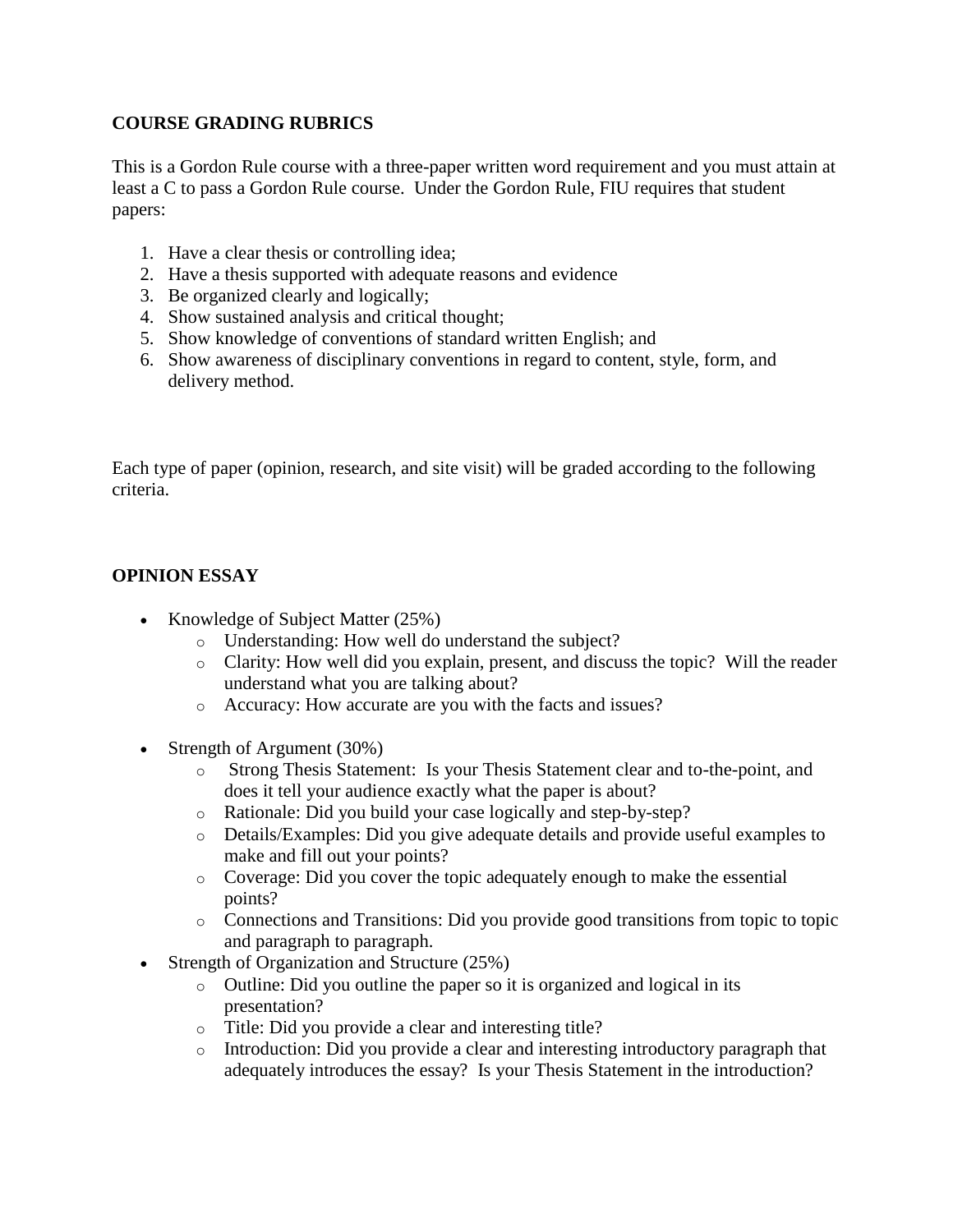- $\circ$  Paragraphing: Do you understand how to paragraph and provide good transitions between paragraphs, that is, one paragraph should naturally lead into another.
- o Focus: Does your paper stay focused and on track?
- o Conclusion: Do you provide a clear summary and concluding paragraph that pulls the paper together and provides a logical conclusion to the subject?
- Strength of Grammar and Writing Style (20%)
	- o Diction: Do you demonstrate good word choice, that is, use of the correct word?.
	- o Grammar: Do you demonstrate a good knowledge of the fundamentals of grammar?
	- o Sentence Structure: Do you write solid sentences that are clear, concise and focused—not wordy, fragments, run on or overly complicated?
	- o Interesting Style: Do you write in a way that interests the reader—variety of words, challenging ideas, vibrant language?
	- o Glittering Generalities: Are your sentences too general and vague, or are they backed up with specific facts, examples and details?

# **RESEARCH PAPER**

- Knowledge of Subject Matter (20%)
- Strength of Argument (25%)
- Strength of Organization and Structure (20%)
- Strength of Grammar and Writing Style (15%)
- Strength of Research (20%)
	- o Strength of Sources: Did you provide the required reference sources? Remember that dictionaries, encyclopedias, atlases, Theopedia, and Wikipedia are not acceptable sources, nor are direct sources such as the Bible, the Quran, the Torah, and so on.
	- o MLA: Did you follow MLA format?
	- o Citation: Did you properly cite all the information sources in the body of the paper. Remember that anything that does not come from your own brain needs to be cited, that is, anyone else's words, ideas, theories, concepts, comments, and so on that you quote, paraphrase, summarize.
	- o Works Cited: Did you provide a separate and properly formatted Works Cited page?

# **FIELD SITE VISIT/RESEARCH PAPER**

- Knowledge of Subject Matter (25%)
- Strength of Organization and Structure (15%)
- Strength of Grammar and Writing Style (15%)
- Strength of Research (15%)
- Strength of Reflection (15%)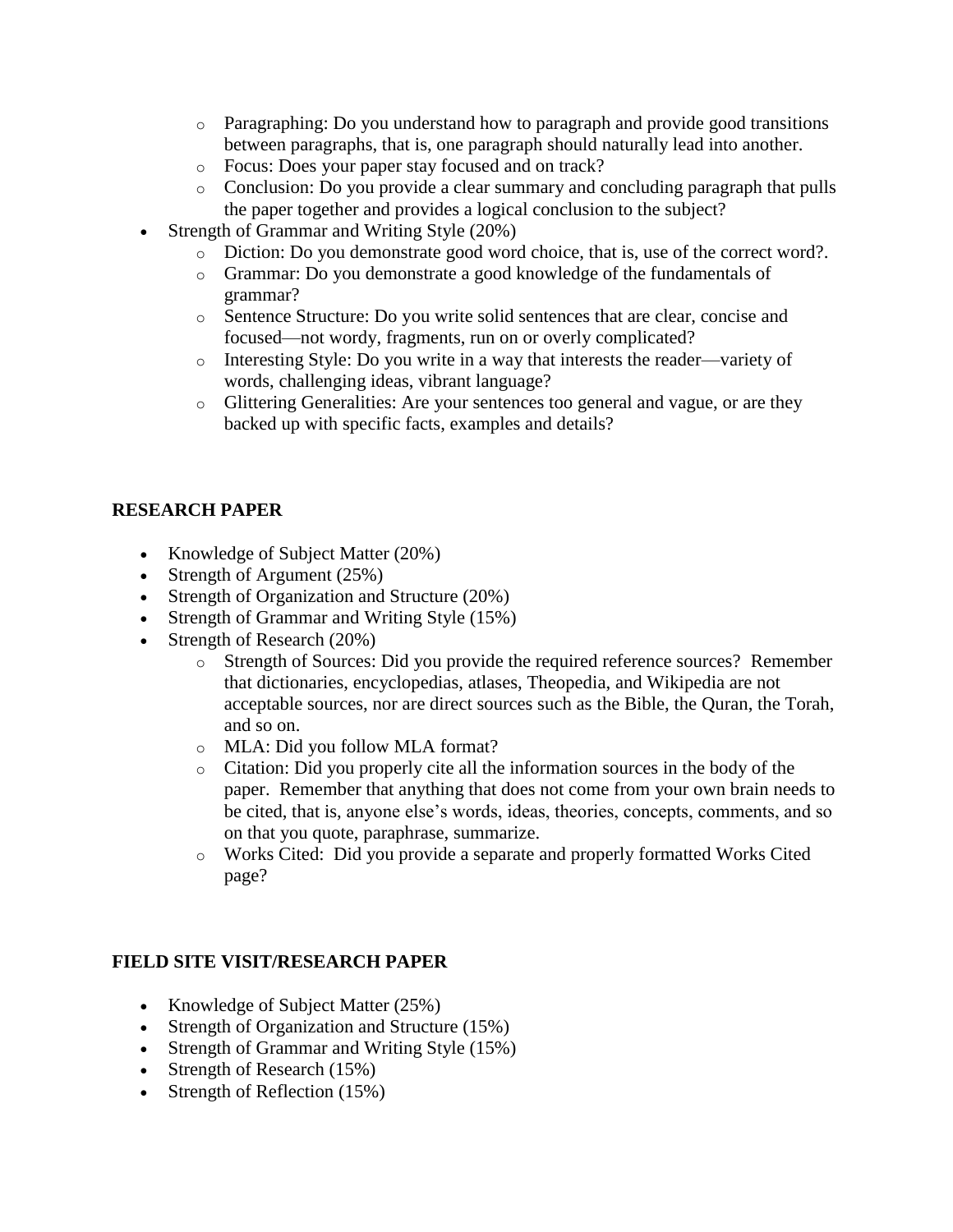- o Personal Background information: Did you discuss your own religious background and your reaction to the religious service you attended for your Site Visit?
- o Reflection: Do you provide personal information and insights that reflect an inner process of evaluation and how the subject applies to your life?
- o Personal Examples: When appropriate, do you mix in personal examples as you make your points throughout the paper?
- Strength of Interview (15%)
	- o Interviewee: Did you identify the name and position of the person you interviewed? Was the person you interviewed a good subject for the paper?
	- o Questions: Did you ask well thought out, clear questions that adequately covered the topic?

We use The MLA Handbook for writing papers in this course. You must know how to perform parenthetical referencing to provide appropriate citations for your sources.

- Read Dr. Norris' Excellent Tips for Writing Papers on Canvas to guide you in writing your essays. All written assignments are formal essays and should follow college essay format.
- All essay assignments will be turned in through Turnitin in Canvas Turnitin Assignments on the day they are due. There is a grade penalty of one grade decrease per day for late papers.
- You may write more than the minimum word requirement, but not less without penalty. In fact, most of your papers will need more than the minimum to adequately cover the topic and make your points.
- While there is a wealth of sound research information at your disposal on the Internet, there is a greater deal of dubious material, so please be discerning. Acceptable authorship includes individual, recognized experts, educational institutions (e.g. Institute of Reformation History, Stanford University), publicly supported national or international institutes (e.g. World Health Organization), and other well-known institutions with solid reputations (e.g. World Council of Churches). Go to http://www.wabashcenter.wabash.edu/resources/guide-headings.aspx for excellent religious studies sources. This site will also be posted on Canvas.
- Please take advantage of the (free) Writing Lab at the Center for Excellence in Writing that will provide you with someone to go over your papers for grammatical, format, and content issues before you hand it in.

| Course Requirements                          | Number of Items | <b>Points for Each</b> | <b>Total Points Available</b> |
|----------------------------------------------|-----------------|------------------------|-------------------------------|
| Movie Essay $(10\%)$                         |                 | 100                    |                               |
| Jerusalem Case Study Research Paper<br>(15%) |                 | 100                    |                               |